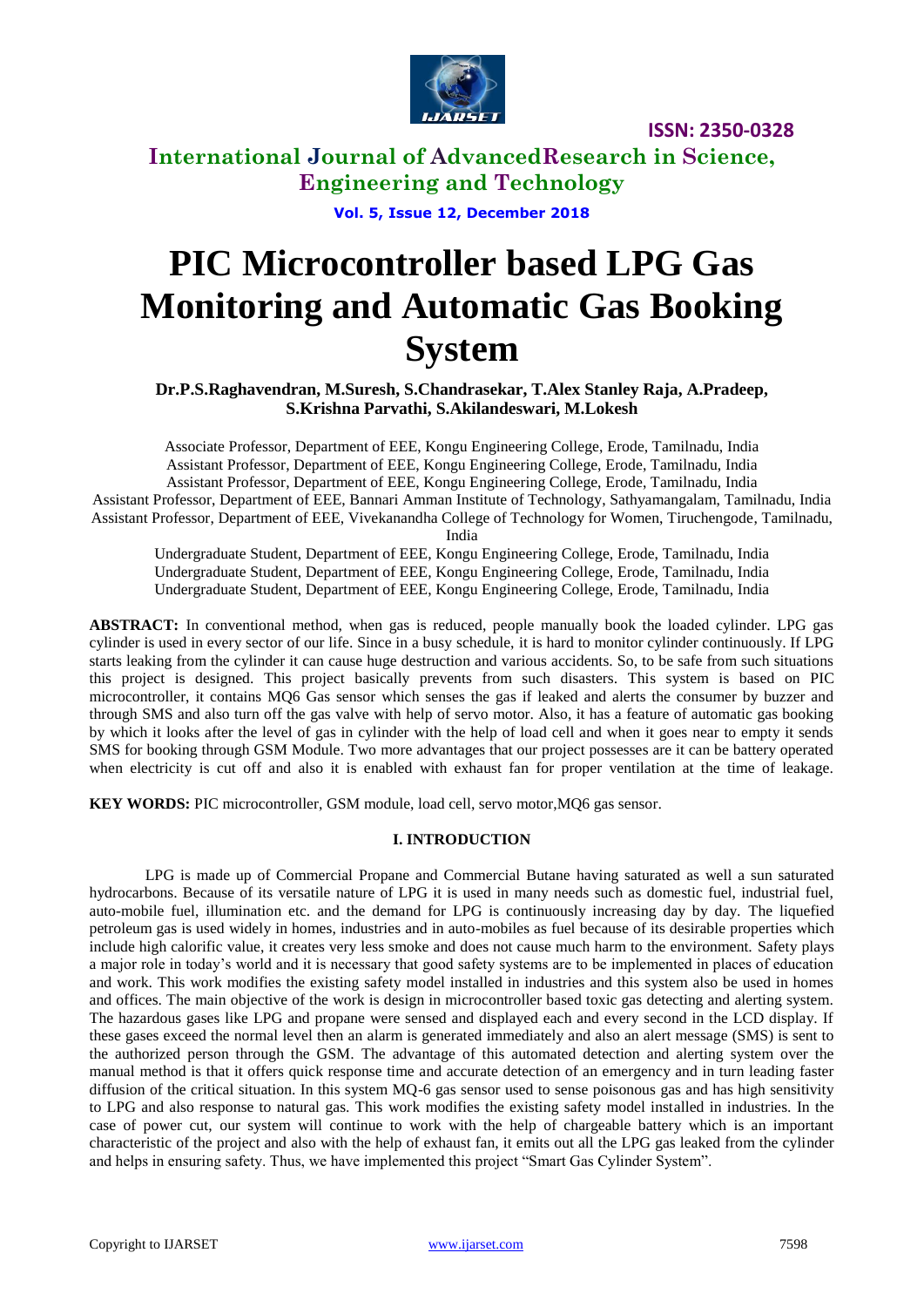

### **ISSN: 2350-0328 International Journal of AdvancedResearch in Science, Engineering and Technology**

#### **Vol. 5, Issue 12, December 2018**

#### **II.OBJECTIVE**

The main objective of this project is to detect the gas leakage with the help of MQ6 gas sensor and automatically book the gas by monitoring the level of LPG using load with the GSM module and to send message to the user in case of gas leakage. If there is no response from the user, our project will help to turn off the gas valve in the cylinder by using servo motor.

#### **III. PROPOSED WORK**

The locking mechanism which is basically used to stop the leakage is done with the help of the stepper motor. The amount of gas present in the cylinder is measured with the help of the load cell. If the weight of the cylinder reaches the defined value or goes below, then the GSM module will send message to the customer and the distributor and regarding the refill of the cylinder. It will detect the gas and also alerts the consumer using the SMS.



Fig 1.Block Diagram

#### **IV. SYSTEM ARCHITECTURE**

#### **A) POWER SUPPLY UNIT:**

A 230V power supply which is rectified to 12V dc then further through voltage regulator is used as per requirement. Also this system is back up by a dc battery which is rechargeable so, circuit will remain in operation in case of power cut.

#### **B) PIC MICROCONTROLLER:**

The PIC microcontroller PIC16f877a is one of the most renowned microcontrollers in the industry. This controller is very convenient to use, the coding or programming of this controller is also easier. One of the main advantages is that it can be write-erase as many times as possible because it use FLASH memory technology. It has a total number of 40 pins and there are 33 pins for input and output. PIC16F877A also have much application in digital electronics circuits.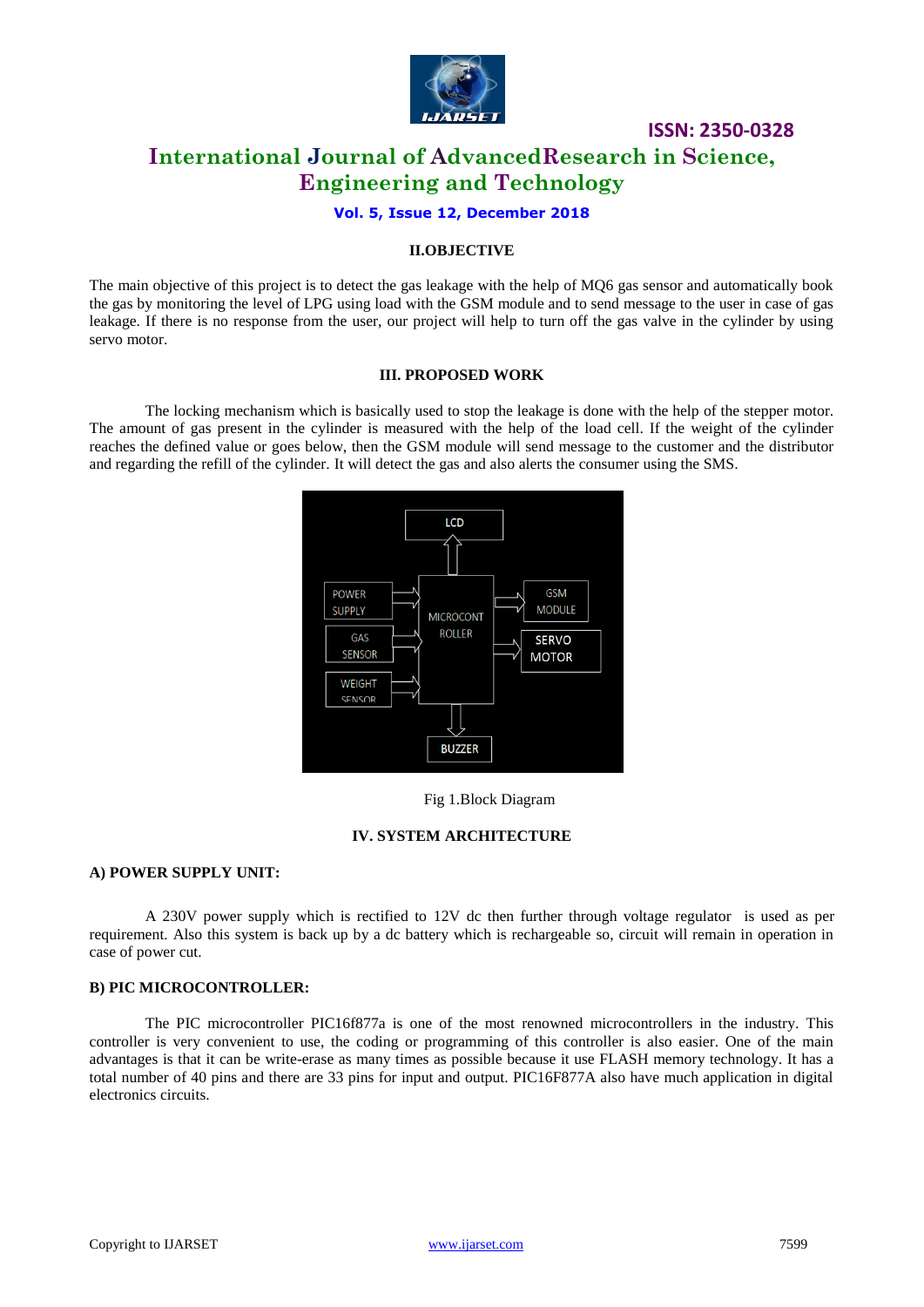

## **International Journal of AdvancedResearch in Science, Engineering and Technology**

**Vol. 5, Issue 12, December 2018**



Fig 2.PIC16F877A

#### **C) MQ6 GAS SENSOR:**

This is a simple-to-use liquefied petroleum gas (LPG) sensor, suitable for sensing LPG (composed of mostly propane and butane) concentrations in the air. The MQ-6 can detect gas concentrations anywhere from 200 to 10000ppm.This sensor has a high sensitivity and fast response time. The sensor's output is an analog resistance. The drive circuit is very simple; all you need to do is power the heater coil with 5V, add a load resistance, and connect the output to an ADC. This sensor comes in a package similar to our MQ-3 alcohol sensor, and can be used with the breakout board below.



Fig 3.MQ6 gas sensor



Fig.4.Capacitive Sensor

#### **D) DC MOTOR:**

A simple DC motor has a stationary set of magnets in the stator and an armature with one or more windings of insulated wire wrapped around a soft iron core that concentrates the magnetic field. The windings usually have multiple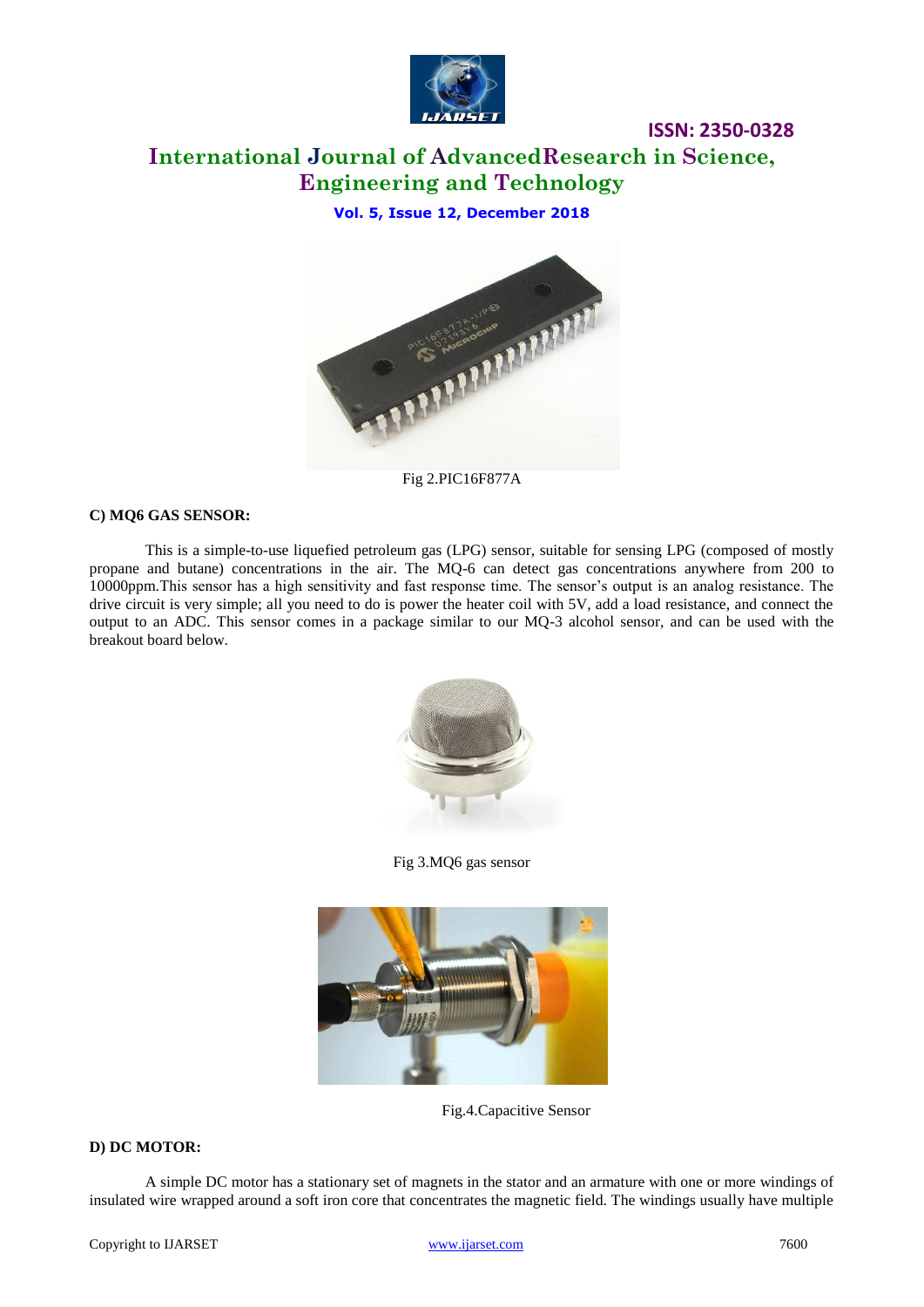

### **ISSN: 2350-0328 International Journal of AdvancedResearch in Science, Engineering and Technology**

### **Vol. 5, Issue 12, December 2018**

turns around the core, and in large motors there can be several parallel current paths. The ends of the wire winding are connected to a commutator. The commutator allows each armature coil to be energized in turn and connects the rotating coils with the external power supply through brushes. (Brushless DC motors have electronics that switch DC current to each coil on and off and have no brushes.)



Fig.5. DC Motor

#### **E) RELAY:**

Relays are switches that open and close circuits electromechanically or electronically. Relays control one electrical circuit by opening and closing contacts in another circuit. As relay diagrams show, when a relay contact is normally open (NO), there is an open contact when the relay is not energized.



Fig.6. Relay

#### **F) CONVEYOR BELT:**

A conveyor belt is the carrying medium of a belt conveyor system (often shortened to belt conveyor). A belt conveyor system is one of many types of [conveyor systems.](https://en.wikipedia.org/wiki/Conveyor_systems) A belt conveyor system consists of two or more [pulleys](https://en.wikipedia.org/wiki/Conveyor_pulley) (sometimes referred to as drums), with an endless loop of carrying medium—the conveyor belt—that rotates about them. One or both of the pulleys are powered, moving the belt and the material on the belt forward. The powered [pulley](https://en.wikipedia.org/wiki/Conveyor_pulley) is called the drive pulley while the unpowered pulley is called the idler pulley. There are two main industrial classes of belt conveyors; Those in general [material handling](https://en.wikipedia.org/wiki/Material_handling) such as those moving boxes along inside a factory and [bulk material handling](https://en.wikipedia.org/wiki/Bulk_material_handling) such as those used to transport large volumes of resources and agricultural materials, such as grain, salt, coal, sand, overburden and more.



Fig.7. Conveyor Belt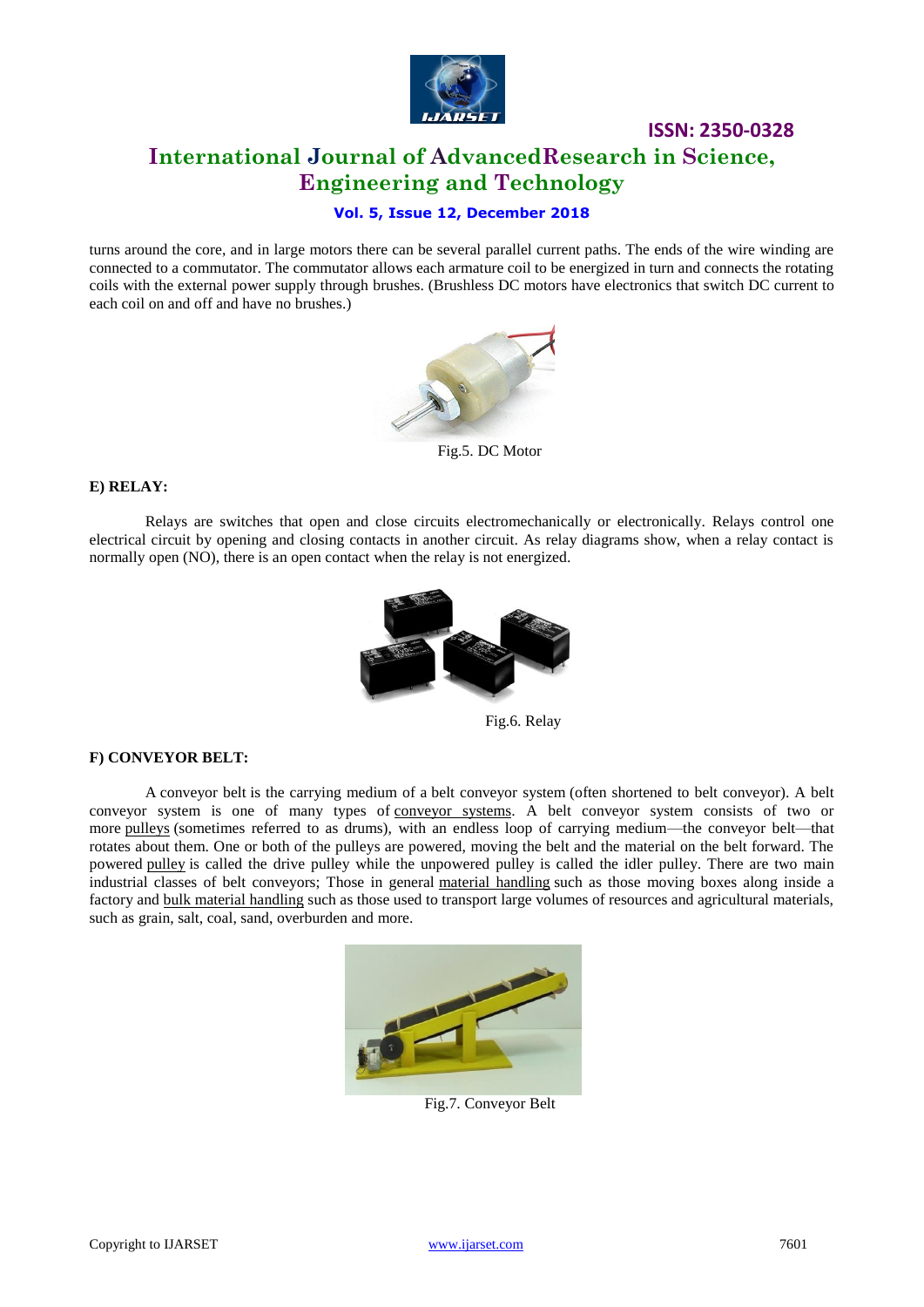

### **ISSN: 2350-0328 International Journal of AdvancedResearch in Science, Engineering and Technology**

**Vol. 5, Issue 12, December 2018**

#### **G) BLOWER FAN:**

Industrial fans and blowers are machines whose primary function is to provide and accommodate a large flow of air or gas to various parts of a building or other structures. This is achieved by rotating a number of blades, connected to a hub and shaft, and driven by a motor or [turbine.](https://en.wikipedia.org/wiki/Turbine)



Fig.8.Blower

#### **H) LIMIT SWITCH:**

They are used for controlling machinery as part of a [control system,](https://en.wikipedia.org/wiki/Control_system) as a safety [interlocks,](https://en.wikipedia.org/wiki/Interlock_(engineering)) or to count objects passing a point. A limit switch is an electromechanical device that consists of an actuator mechanically linked to a set of contacts. When an object comes into contact with the actuator, the device operates the contacts to make or break an electrical connection. Limit switches are used in a variety of applications and environments because of their ruggedness, ease of installation, and reliability of operation. They can determine the presence or absence, passing, positioning, and end of travel of an object. It is an ON/OFF sensor that set the maximum range for a device movement, the driver motor is either stopped or reverted by toggling the switch, the system should have some kind of hysteresis so when the switch is toggled back it allows other control to drive the motor otherwise the system will oscillate around toggling position. It is just like a SPDT(Single Pole Double Throw) switch which has 3 contacts i.e COM (Common), NO, NC.A Single Pole Double Throw (SPDT) switch is a switch that only has a single input and can connect to and switch between 2 outputs. This means it has one input terminal and two output terminals. NO is the Normally Open contact (open if the plunger is free), NC is the Normally Closed contact (closed if the plunger is free) and COM is the common.



Fig.9.Limit Switch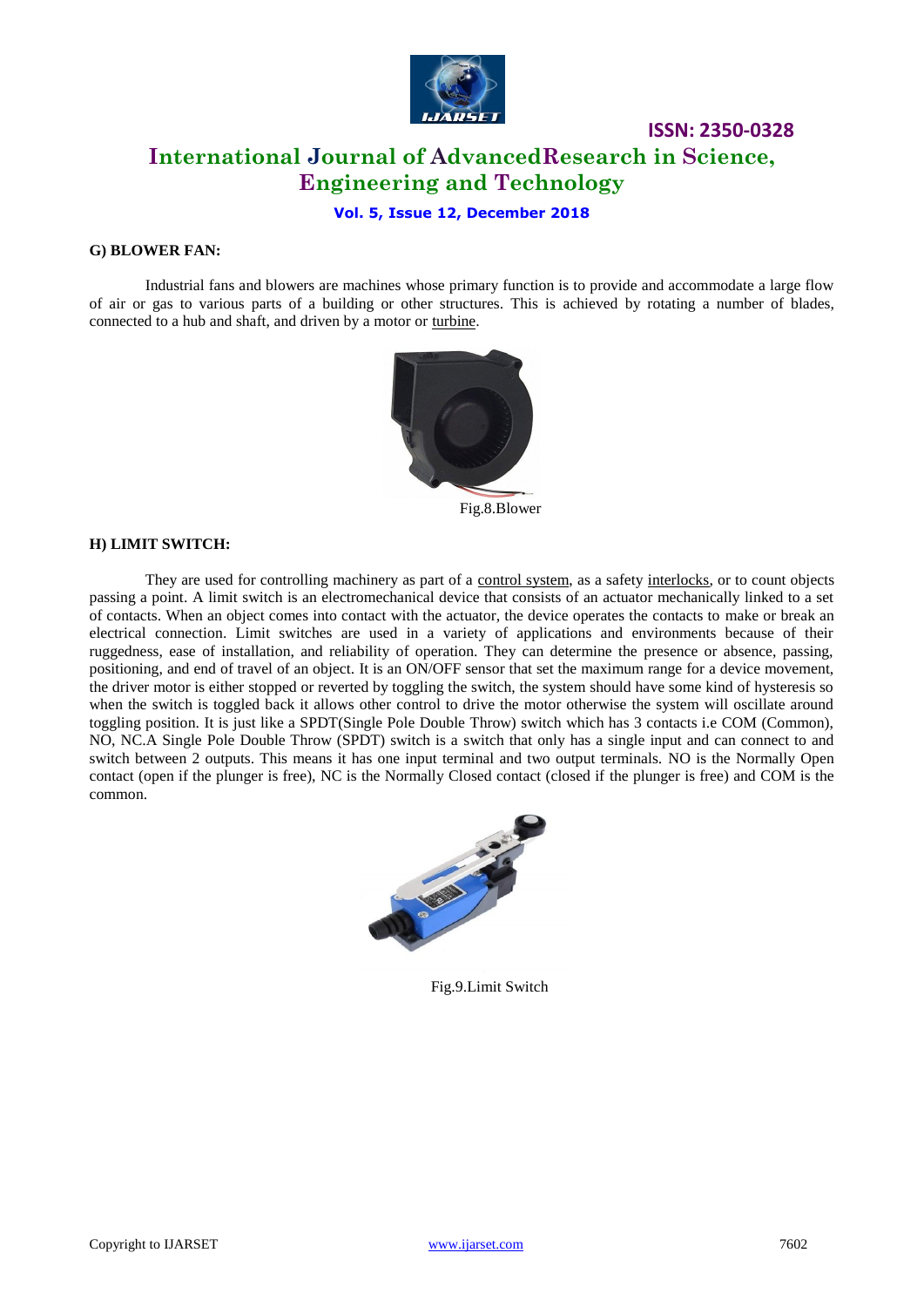

### **International Journal of AdvancedResearch in Science, Engineering and Technology**

**Vol. 5, Issue 12, December 2018**

#### **V.WORKING MODEL**



Fig 10.Project Prototype

#### **VI.MESSAGE DISPLAY**



#### **VII. CONCLUSION**

This paper represents the work on developing an affordable and efficient method that can sort different categories of plastics, glass , metals , and metals . The system can segregate only one type of waste at a time as the solid waste material object moves on a conveyor belt one at a time behind each other. The entire sensing module can be placed along a single platform where the object is stable to ensure better result. This can be largely implemented in